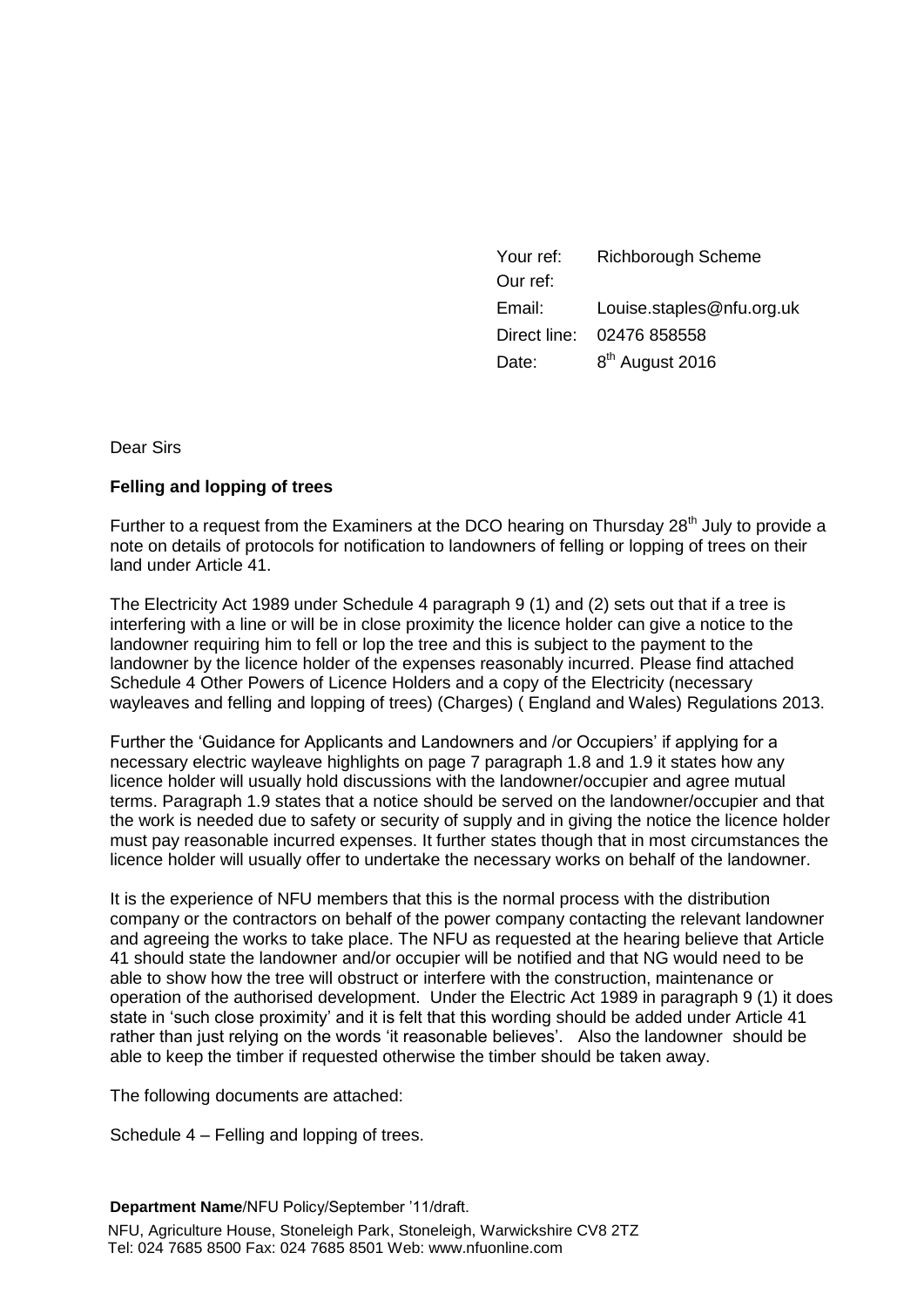Statutory Instrument ' The Electricity ( Necessary Wayleaves and Felling and Lopping of Trees) (Charges) ( England and Wales) Regulations 2013.

DECC – Guidance for applicants and landowners and/ or occupiers re the Grant of a necessary electricity wayleave - January 2014. Page 7.

Hopefully this helps to explain how tree felling and lopping is carried out by the distribution companies.

Yours faithfully

Louise Staples

**Name: Louise Staples Position: Senior Rural Surveyor**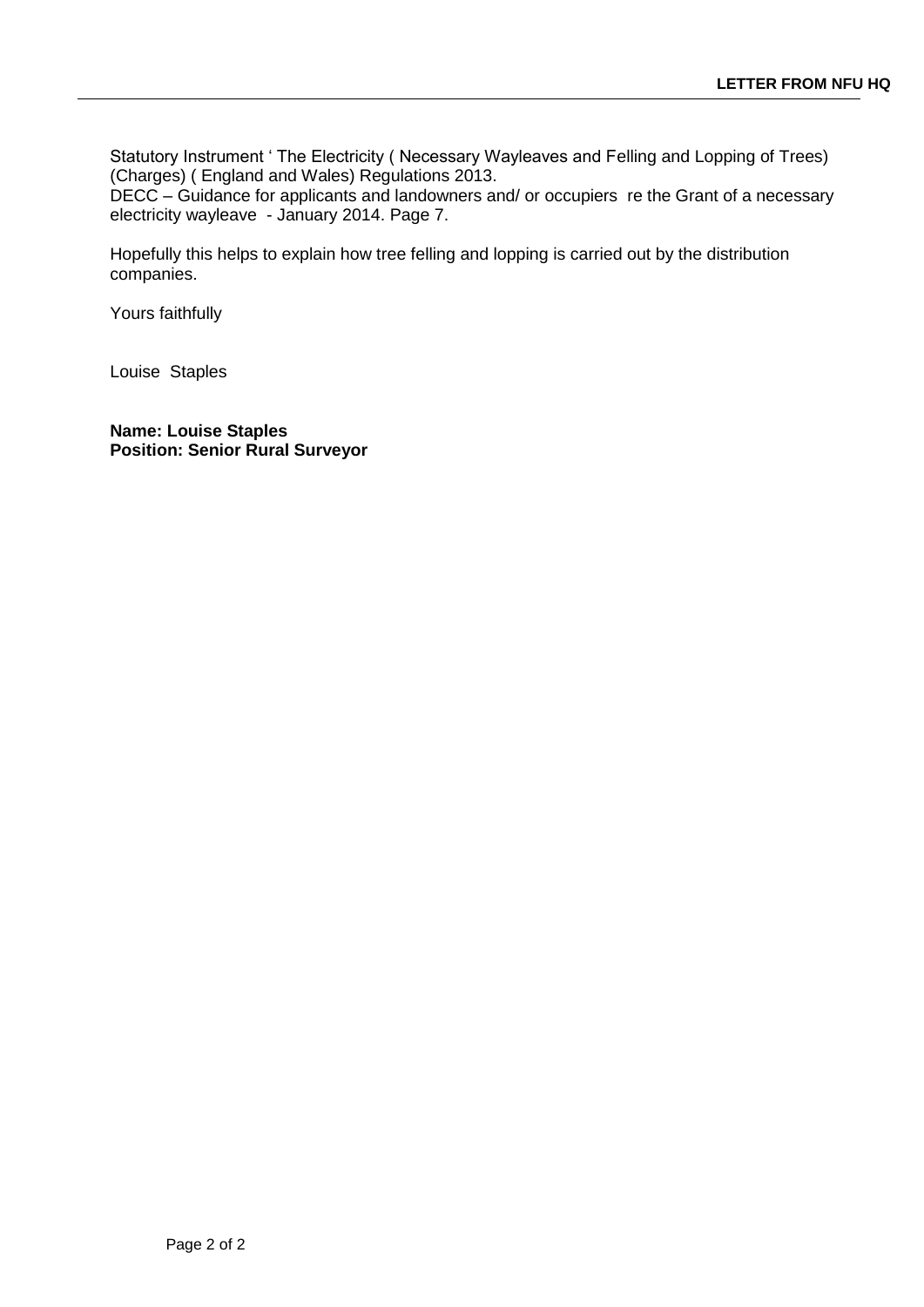9

## $S$ CHEDULES<sup>F1</sup>

### **SCHEDULE 4**

### OTHER POWERS ETC. OF LICENCE HOLDERS

### Felling and lopping of trees etc.

- (1) This paragraph applies where any tree is or will be in such close proximity to an electric line or electrical plant which is kept installed or is being or is to be installed by a licence holder as
	- to obstruct or interfere with the installation, maintenance or working of the  $(a)$ line or plant; or
	- $(b)$ to constitute an unacceptable source of danger (whether to children or to other persons);

and in this paragraph "the land" means the land on which the tree is growing.

- (2) The licence holder may give notice to the occupier of the land requiring him to fell or lop the tree or cut back its roots so as to prevent it from having the effect mentioned in sub-paragraph  $(1)(a)$  or  $(b)$  above, subject to the payment to him by the licence holder of the expenses reasonably incurred by him in complying with the notice.
- (3) Where the occupier is not also the owner of the land, a copy of any notice under subparagraph (2) above shall also be served on the owner.
- $(4)$  If within 21 days from the giving of a notice under sub-paragraph (2) above
	- the requirements of the notice are not complied with; and (a)
	- $(b)$ neither the owner nor occupier of the land gives a counter notice under subparagraph (5) below,

the licence holder may cause the tree to be felled or lopped or its roots to be cut back so as to prevent it from having the effect mentioned in sub-paragraph  $(1)(a)$  or  $(b)$ above.

- (5) If, within 21 days from the giving of a notice under sub-paragraph (2) above, the owner or occupier of the land gives a counter notice to the licence holder objecting to the requirements of the notice, the matter shall, unless the counter notice is withdrawn, be referred to the Secretary of State.
- (6) On a reference under sub-paragraph (5) above, the Secretary of State, after giving the parties an opportunity of being heard by a person appointed by him, may make such order as he thinks just, and any such order
	- may empower the licence holder (after giving such notice to any person by  $(a)$ whom a counter notice was given of the commencement of the work as the order may direct) to cause the tree to be felled or lopped or its roots to be cut back so as to prevent it from having the effect mentioned in sub-paragraph (1)  $(a)$  or  $(b)$  above; and
	- may determine any question as to what expenses (if any) are to be paid.  $(b)$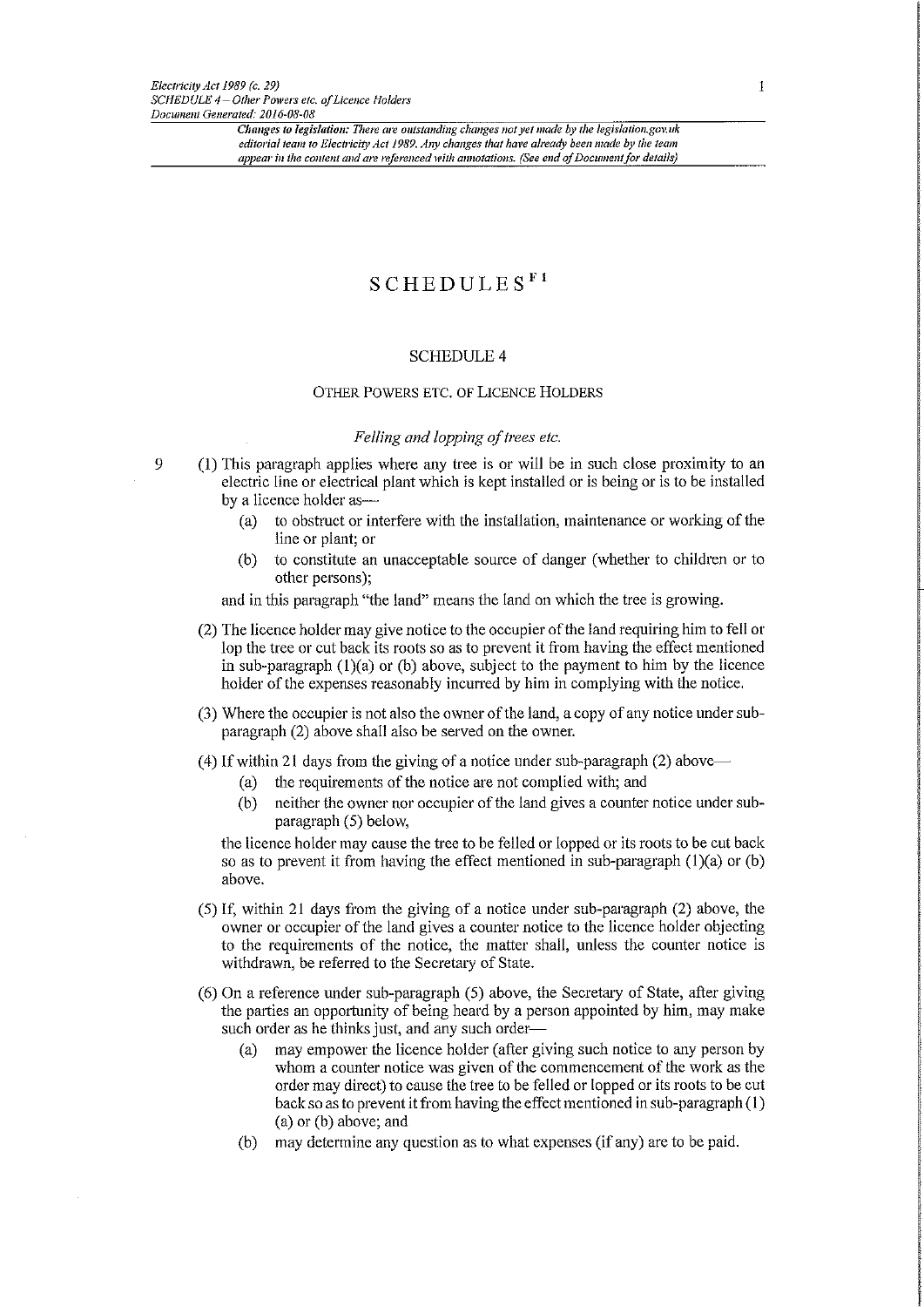Changes to legislation: There are outstanding changes not yet made by the legislation.gov.uk editorial team to Electricity Act 1989. Any changes that have already been made by the team appear in the content and are referenced with annotations. (See end of Document for details)

- (7) Where the licence holder exercises any powers conferred under sub-paragraph (4) or  $(6)$  above, he shall
	- cause trees to be felled or lopped or their roots to be cut back in accordance  $(a)$ with good arboricultural practice and so as to do as little damage as possible to trees, fences, hedges and growing crops;
	- cause felled trees, lopped boughs or root cuttings to be removed in  $(b)$ accordance with the directions of the owner or occupier; and
	- make good any damage done to the land.  $(c)$

(8) In this paragraph "tree" includes any shrub and references to felling or lopping, felled trees or lopped boughs shall be construed accordingly.

### **Annotations:** للمراجع والمناجين

### Modifications etc. (not altering text)

Sch. 4 para. 9: transfer of certain functions (S.) (1.7.1999) by S.I. 1999/1750, arts. 1, 2, Sch. 1 (with art. 7)  $C1$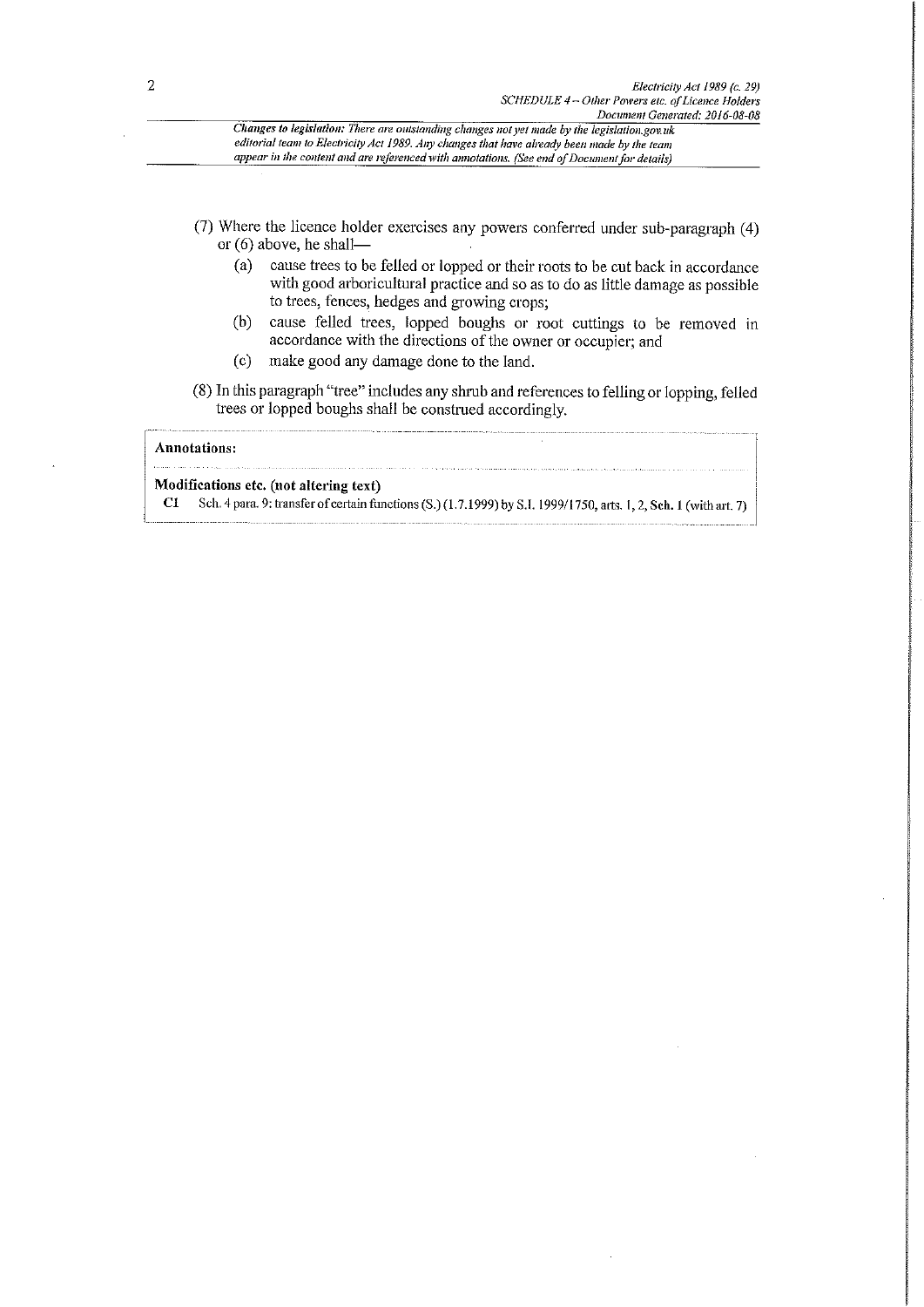STATUTORY INSTRUMENTS

## 2013 No. 1986

# ELECTRICITY, ENGLAND AND WALES

The Electricity (Necessary Wayleaves and Felling and Lopping of Trees) (Charges) (England and Wales) Regulations 2013

| Made.<br>$\blacksquare$<br>Н   | 8th August 2013                   |
|--------------------------------|-----------------------------------|
| Laid before Parliament         | 19th August 2013                  |
| Coming into force<br>$\bullet$ | 1st October 2013<br>$\rightarrow$ |

The Secretary of State, in exercise of the powers conferred by section  $188(1)$  to (5) of the Energy Act  $2004(1)$ , makes the following Regulations.

#### Citation, commencement and extent

 $1.$  These Regulations may be cited as the Electricity (Necessary Wayleaves and Felling and Lopping of Trees) (Charges) (England and Wales) Regulations 2013 and come into force on 1st October 2013.

(2) These Regulations extend to England and Wales.

### Interpretation

2. In these Regulations-

"applicant" means the person making a relevant application;

"Hearing Rules" means the Electricity (Necessary Wayleaves and Felling and Lopping of Trees) (Hearing Procedures) (England and Wales) Rules 2013(2);

"inspector" means an inspector appointed by the Secretary of State under the Hearing Rules to consider a relevant application;

"oral hearing" means a hearing held under rule 13 of the Hearing Rules;

"pre-hearing meeting" means a meeting held under rule 11 of the Hearing Rules;

"relevant application" means-

 $(a)$ an application made under paragraph  $6(3)$  of Schedule 4 to the Electricity Act 1989(3), or

 $(1)$ 2004 c.20; section 188 was amended by the Energy Act 2008, section 36 and paragraphs 13(a), (b), (c), (d) and (e) of Schedule 1; and S.I. 2011/1043, article 6(1)(d). S.I. 2013/1987.

 $(3)$ 1989 c.29.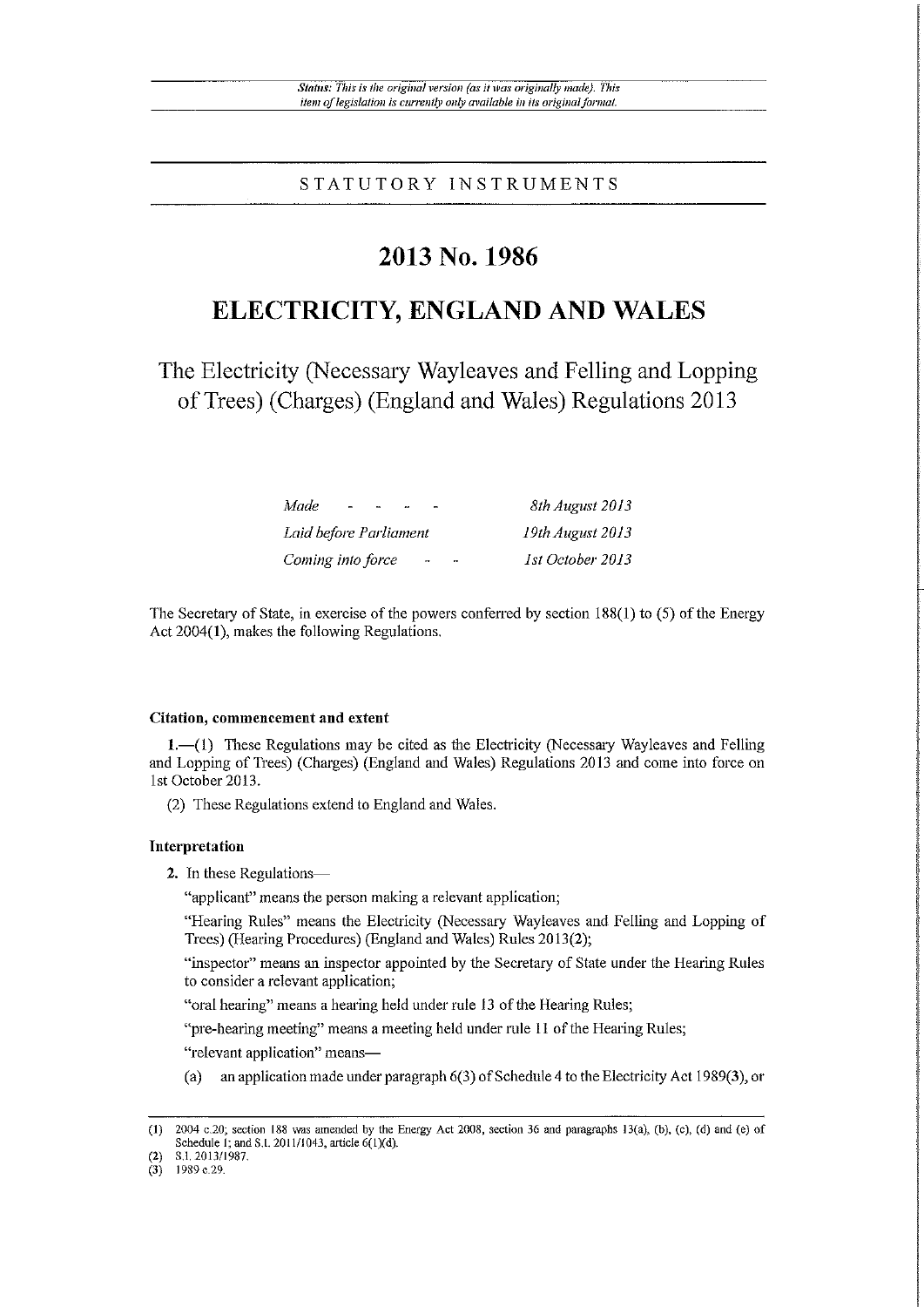(b) a reference made under paragraph  $9(5)$  of that Schedule; and

"site inspection" means an inspection carried out under rule 14 of the Hearing Rules.

### Fees for a relevant application

3. An applicant must pay a charge of £34 to the Secretary of State when making a relevant application.

### Fees for inspector's time

4. (1) An applicant must pay to the Secretary of State—

- (a) the daily charge for each day on which an inspector is engaged on work connected with the relevant application;
- (b) a charge of an amount equal to the reasonable cost of travelling and subsistence incurred by the inspector in connection with attending a pre-hearing meeting, oral hearing or site inspection.
- (2) For the purposes of paragraph  $(1)$ 
	- (a) "day" means the period of 7.4 hours; and
	- (b) where the inspector is engaged on work connected with the relevant application for less than a day, the daily charge applies adjusted rateably.
- (3) In paragraph  $(1)(a)$ , "the daily charge" means-
	- (a)  $\pounds1,000$  where the relevant application relates to England; or
	- (b) £742 where the relevant application relates to-
		- (i) Wales: or
		- (ii) England and Wales.

(4) A charge payable under paragraph (1) must be paid by the applicant within 30 days of the receipt of an invoice from the Secretary of State stating the amount of charge payable.

(5) The Secretary of State may send an invoice to an applicant in respect of a charge payable under paragraph (1) at the conclusion of the relevant application.

> Michael Fallon Minister of State for Energy Department of Energy and Climate Change

8th August 2013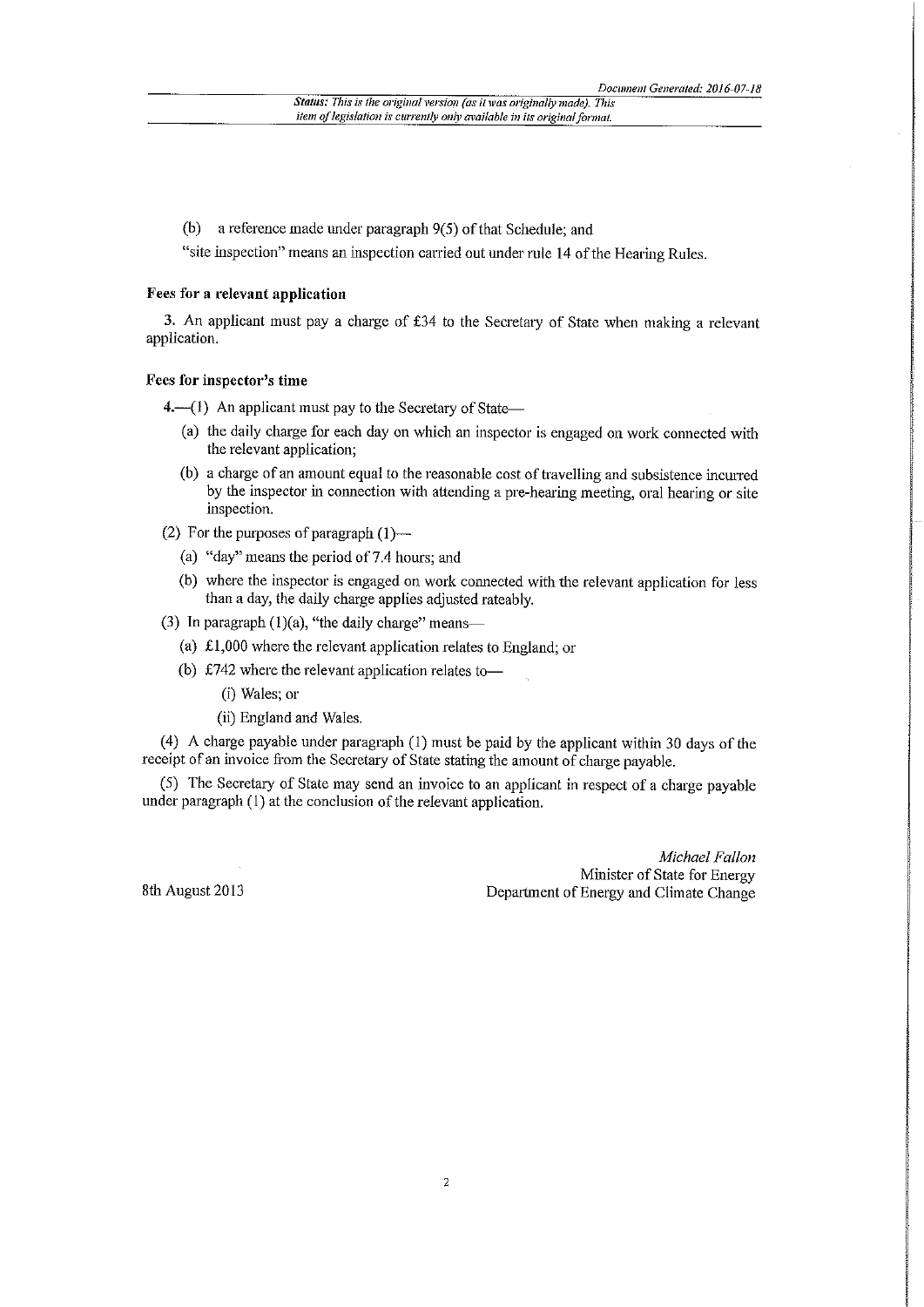Status: This is the original version (as it was originally made). This item of legislation is currently only available in its original format.

### **EXPLANATORY NOTE**

(This note is not part of the Regulations)

These Regulations apply in respect of England and Wales.

In accordance with paragraph 6(1) of Schedule 4 to the Electricity Act 1989 (c.29) ("the 1989 Act"), the Secretary of State has power to grant a wayleave ("a necessary wayleave") to enable an electricity company to install and keep installed an electric line on, under or over any land. Before granting the necessary wayleave, the Secretary of State must afford the owner or occupier of the land an opportunity of being heard (paragraph 6(5) of Schedule 4 to the 1989 Act). Where a tree (or shrub) is in close proximity to an electric line, the Secretary of State may also make an order to empower an electricity company to cause a tree or shrub to be felled or lopped and to determine the compensation to be paid (paragraph  $9(6)$  of Schedule 4).

Regulation 3 specifies the charge payable for an application for a necessary wayleave or a reference for an order for the felling or lopping of trees or shrubs.

Regulation 4 specifies the charge payable for the time incurred by an inspector appointed by the Secretary of State to consider the application under the Electricity (Necessary Wayleaves and Felling and Lopping of Trees) (Hearing Procedures) Rules 2013 ("the 2013 Rules"). Regulation 4 also specifies the charge payable for the inspector's travel and subsistence incurred in attending a prehearing meeting, oral hearing or site inspection under the 2013 Rules. The charges payable under regulation 4 differ in relation to England and to Wales. A charge of £1,000 per day applies to applications relating to England, and a charge of  $\text{\pounds}742$  per day applies to applications relating to Wales, or to England and Wales.

No charges were previously payable for such applications or for hearings conducted under the previous hearing rules, the Electricity (Compulsory Wayleaves) (Hearings Procedure) Rules 1967  $(S.I. 1967/450).$ 

An impact assessment of the effect that this instrument will have on the costs of business and the voluntary sector has been placed in the Library of each House of Parliament and is annexed to the Explanatory Memorandum. Copies of the impact assessment are available on the gov.uk website.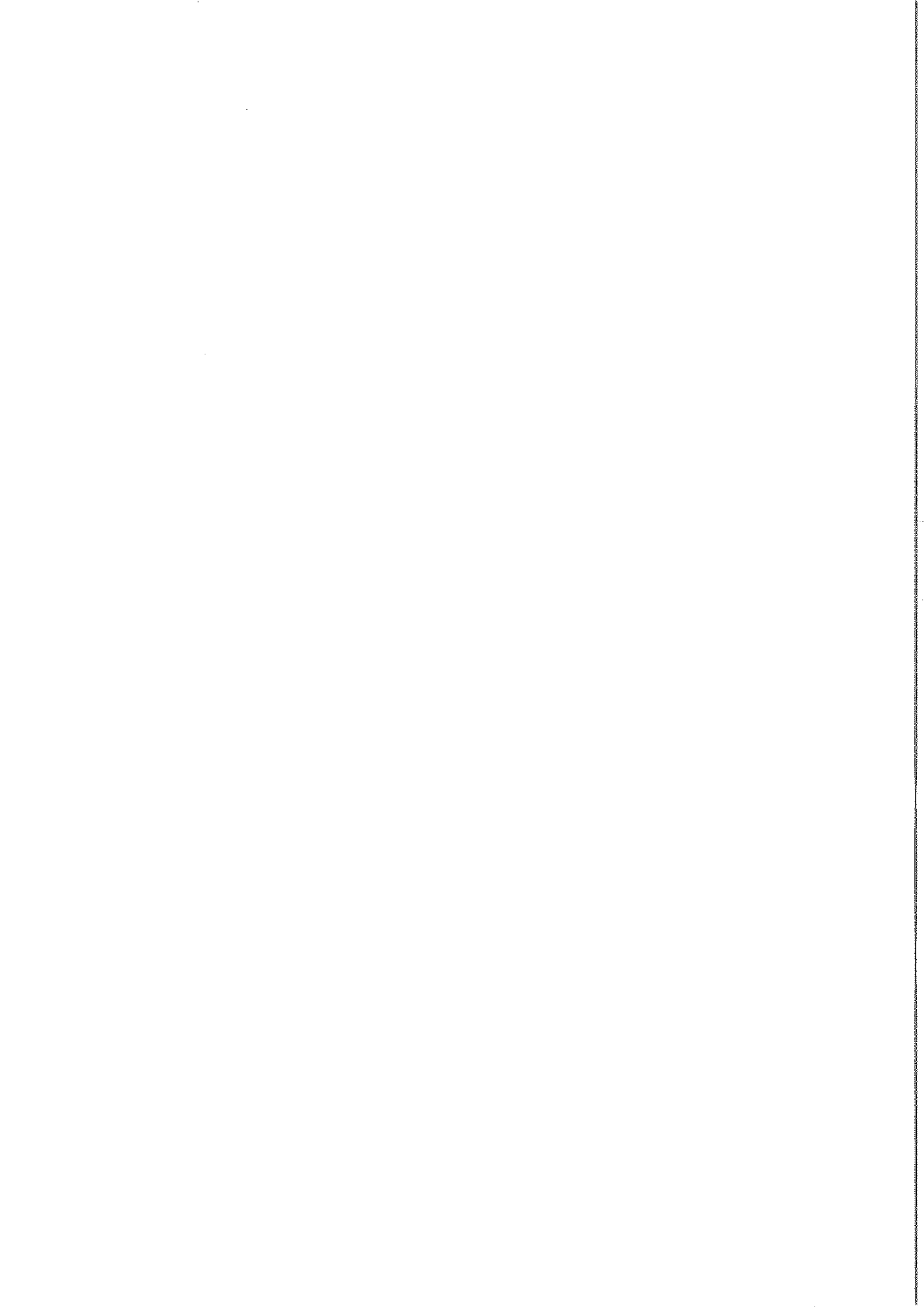Order for the felling or lopping of trees or shrubs (see below). The Inspector will consider the representations of both the licence holder and the owner and/or occupier at the hearing or through the written representations procedure and produce a report with a recommendation for the Secretary of State. The Secretary of State (or officials acting on the Secretary of State's behalf) will then consider whether or not a necessary wayleave (or an Order for the felling or lopping of trees) should be granted.

### Tree felling or lopping of trees and shrubs

 $1.8$ Where a tree or shrub is in close proximity to an electric line or electrical plant and requires essential vegetation management because it poses a risk to safety or security of supply, the Secretary of State may make an Order to empower a licence holder to cause the tree or shrub to be felled or lopped under paragraph 9 of Schedule 4 to the 1989 Act. In most circumstances however, and before the licence holder refers the matter to the Secretary of State for the grant of an Order, the licence holder will usually hold discussions with the landowner and/or occupier to agree mutual terms. Licence holders also have a duty to comply with requirements contained in the Electricity Safety, Quality and Continuity Regulations 2002  $(ESQCR)^3$  as amended, to keep sufficient distance between vegetation and overhead power lines.

The licence holder should first give a notice to the landowner and/or occupier 1.9 that essential vegetation works to fell or lop the tree, or to cut back its roots on their land, are needed to be carried out because of a risk to safety or security of supply. Paragraph 9(2) of Schedule 4 to the 1989 Act says that in giving notice, the licence holder must pay reasonably incurred expenses for the landowner and/or occupier to comply with the notice. However, in most circumstances the licence holder will usually offer to undertake the necessary works on behalf of the landowner and/or occupier at the licence holder's expense as working in close proximity to electricity lines is dangerous and the licence holders are better equipped to undertake this work.

1.10 Where the landowner and/or occupier is unwilling to comply with the licence holder's notice to allow necessary tree cutting works to be undertaken and if within 21 days from giving the notice the licence holder's requirements have not been complied with, and neither the landowner and/or occupier has given a counter-notice to the licence holder objecting to the requirements of the notice, the licence holder may cause the vegetation to be felled or lopped or to have its roots cut back. If within 21 days the landowner and/or occupier does serve a counter-notice to the licence holder objecting to the requirements of the notice, the licence holder can refer the matter to the Secretary of State and apply for an Order to empower the licence holder to fell or lop the relevant trees or shrubs under Paragraph 9 of Schedule 4 to the 1989 Act.

1.11 Before making such an Order the Secretary of State must give the parties an opportunity of being heard in accordance with Paragraph 9(6) to the 1989 Act. Any

<sup>&</sup>lt;sup>3</sup> http://www.legislation.gov.uk/uksi/2002/2665/contents/made